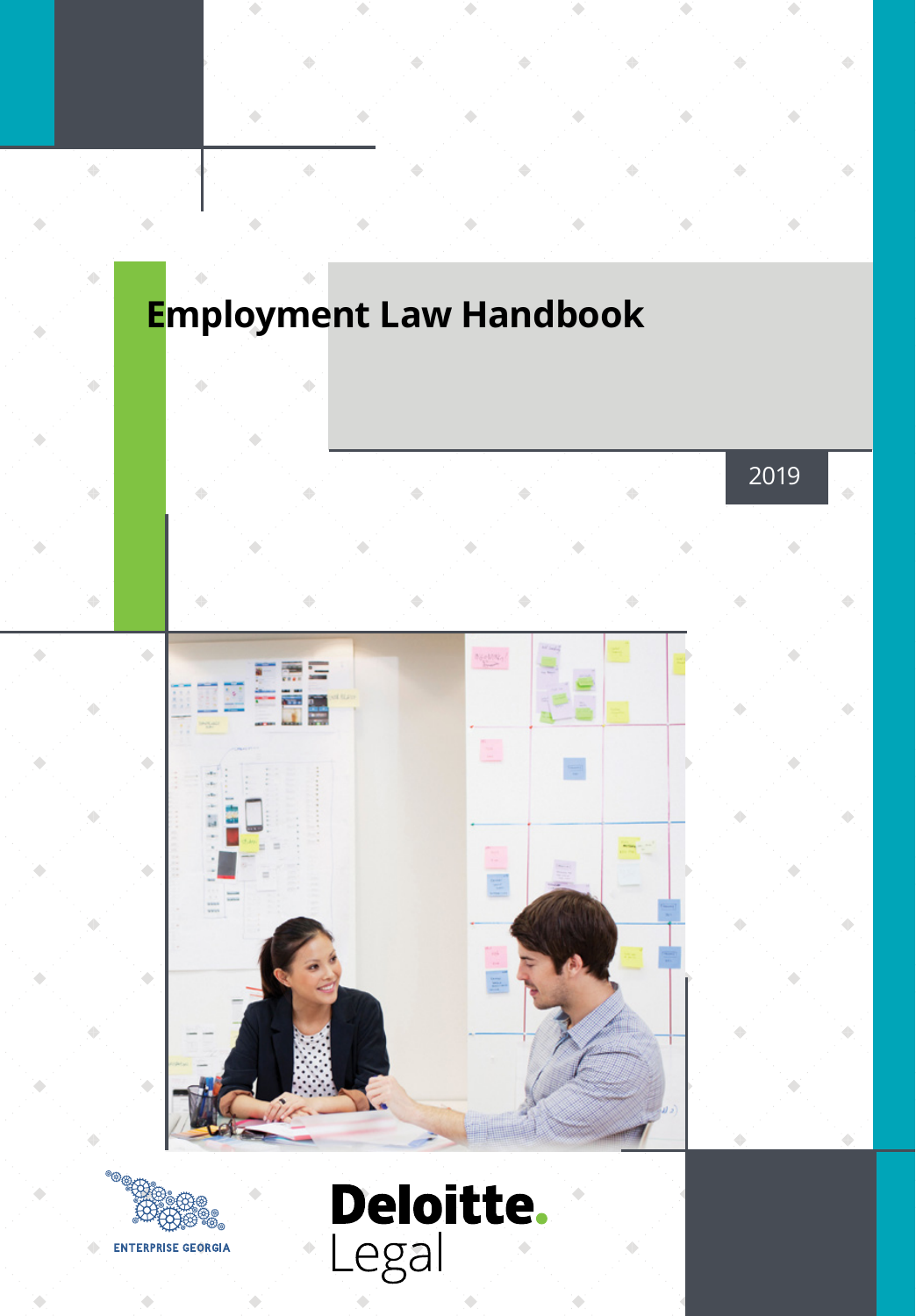| 1. Employment law: sources, scope, and key principles                                     | 4              |
|-------------------------------------------------------------------------------------------|----------------|
| 1.1 What are the sources of employment law?                                               | $\overline{4}$ |
| 1.2 What preconditions need to be satisfied for the Code to apply?                        | $\overline{4}$ |
| 1.3 What are the key principles of employment law?                                        | $\overline{4}$ |
| 2. Important considerations for the pre-contractual stage                                 | 6              |
| 2.1 What information can an employer obtain about an employee during                      | $\overline{6}$ |
| the pre-contractual stage?                                                                | $\overline{6}$ |
| 2.2 Is an employer required to provide a candidate with any information?                  | $\overline{6}$ |
| 3. Terms and conditions of employment                                                     | 7              |
| 3.1 Does an employment contract need to be in writing?                                    | $\overline{7}$ |
| 3.2 Are there any minimum terms and conditions that must be present                       | $\overline{7}$ |
| in an employment contract?                                                                |                |
| 3.3 Is it possible to conclude an employment contract for a probationary period?          | $\overline{7}$ |
| 3.4 What are the limits on working hours?                                                 | $\overline{7}$ |
| 3.5 Is overtime compensated?                                                              | $\overline{8}$ |
| 3.6 Are employers obliged to notify any authority regarding the employment                | $\delta$       |
| of a migrant worker?                                                                      |                |
| 4. Employee rights and safeguards                                                         | 8              |
| 4.1 How many days of leave is an employee entitled to?                                    | $\overline{8}$ |
| 4.2 What are the maternity (parental) leave entitlements?                                 | $\delta$       |
| 5. Termination of employment                                                              | 9              |
| 5.1 Are employers required to give a notice of termination to their employees?            | 9              |
| What notice periods are applicable?                                                       | 10             |
| 5.2 Does an employee have the right to appeal a dismissal order?                          |                |
| What are the applicable procedures?                                                       | 10             |
| 5.3 Is it possible for employers to instruct their employees to remain on "garden leave"? |                |
| 6. Occupational Safety                                                                    | 11             |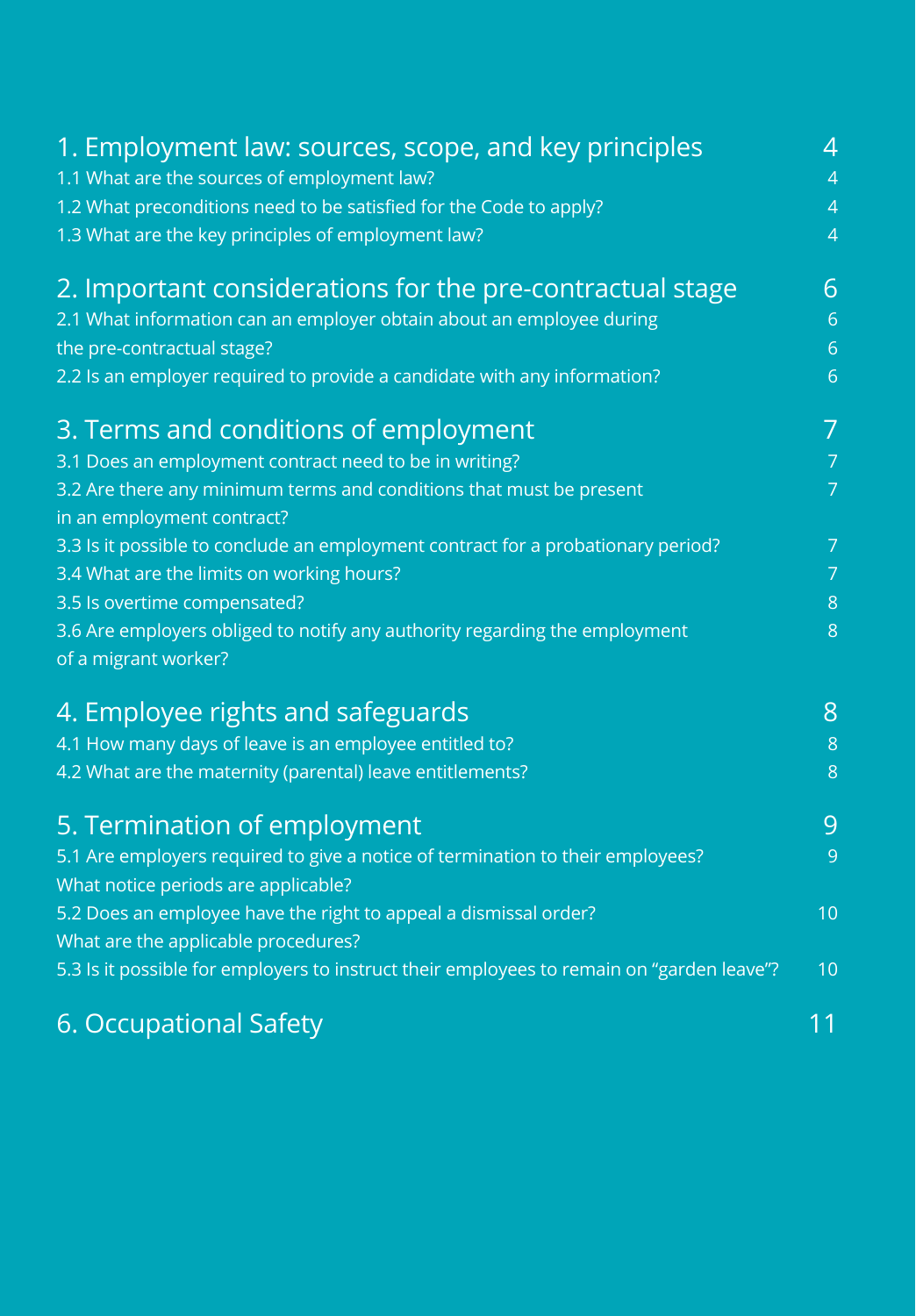## Disclaimer

This handbook aims to provide the reader only with a general understanding of Georgian labour legislation effective at the time of writing. It neither purports to provide nor is it intended to replace professional legal advice or any other advice.

Any reliance made on the information contained in this handbook is your sole responsibility and Deloitte will not be held liable for any losses that may arise thereby. Full professional legal advice should be sought when dealing with specific situations.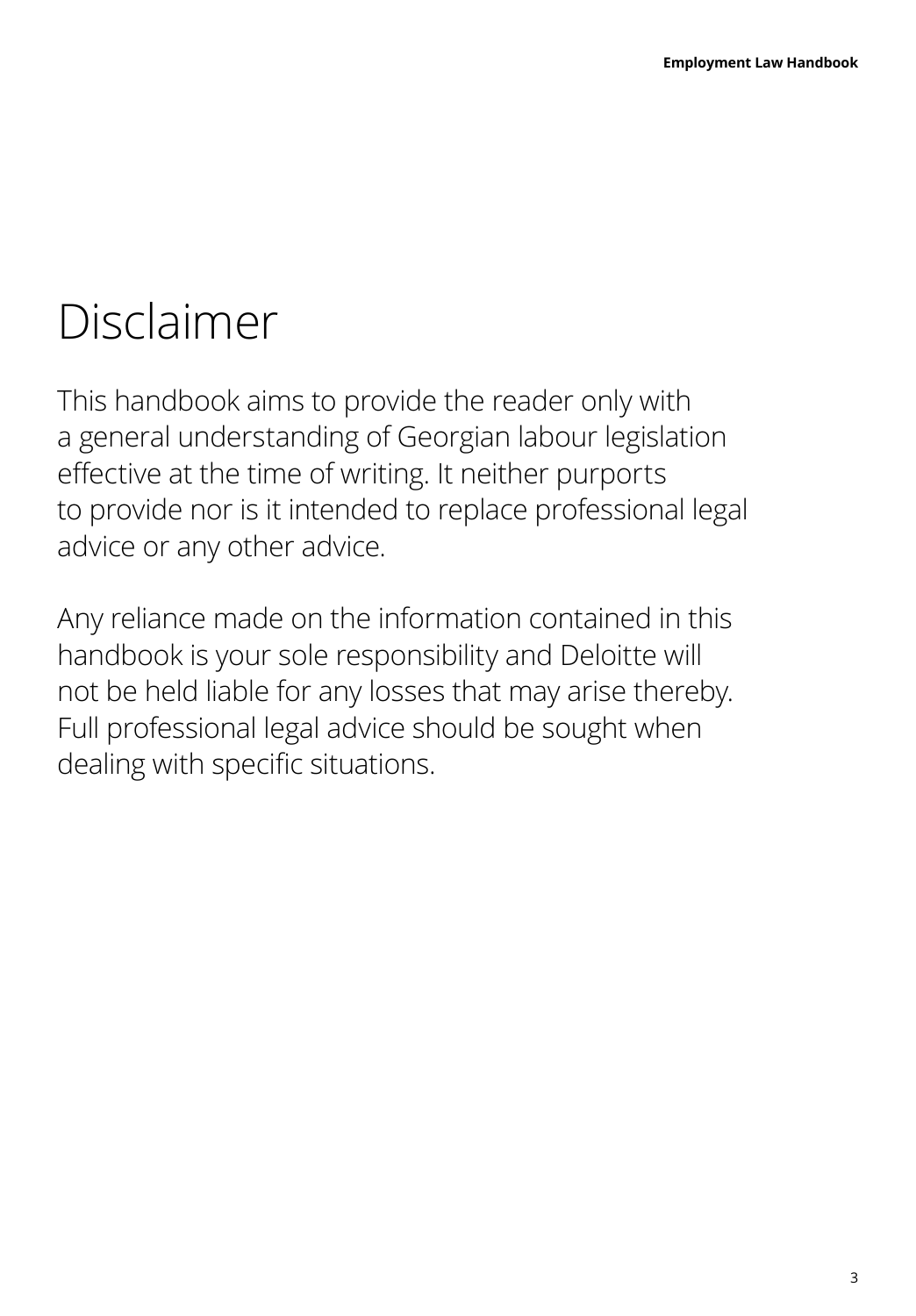## 1. Employment law: sources, scope, and key principles

#### **1.1 What are the sources of employment law?**

The main sources of employment law in Georgia are the Constitution, the Labour Code (the **"Code"**), the Civil Code, and the Law of Georgia On Occupational Safety. Other significant normative acts include the Law of Georgia On Labour Migration and Decree No. 417 of the government of Georgia (dated 7 August 2015) concerning the employment of migrant workers ("Decree No. 417"). Separate laws and regulations apply to civil servants, which this handbook does not cover.

The Civil Code applies to labour-related matters that are not governed by the Code or other special regulations.

#### **1.2 What preconditions need to be satisfied for the Code to apply?**

Article 1(1) of the Code *"regulates labour and its concomitant relations in the territory of Georgia, unless otherwise governed by another special law or international agreement of Georgia"*.

This article introduces a two-tier test to establish whether the Code applies. The first tier ("labour and its concomitant relations") lays out the material scope, whilst the second tier ("in the territory of Georgia") specifies the territorial scope of the Code.

The analysis of whether a particular relationship is governed by the Code naturally starts with the first tier of the test. The Code defines labour relations as *"work carried out by an employee for an employer under organised labour conditions in exchange for remuneration"*. The Code does not explicitly define "concomitant relations"; thus, whether a relationship qualifies as such will be subject to interpretation. If the analysis establishes that a relationship falls within the ambit of the above definition, the conditions for the material scope will be satisfied.

As far as the second tier of the test is concerned (i.e. the territorial scope), as Article 1(1) of the Code stipulates, the Code applies to labour and its concomitant relations *in the territory of Georgia*. The second tier of the test would be easily satisfied in the majority of cases where both the employer and the employee are based in Georgia, and the work is also carried out in Georgia. However, whether such relations are taking place in Georgia is not always straightforward. The wording of the article leaves room for interpretation as to whether and to what extent the Code applies to cross-border labour relations.

#### **1.3 What are the key principles of employment law?**

#### **Prohibition of discrimination**

The most significant principle of the Code is probably the **prohibition of discrimination** (both direct and indirect). It applies to not only labour relations but the pre-contractual stage as well. The latter includes the publication of job advertisements as well as the selection stage.

The Code prohibits discrimination on the grounds of race, skin colour, language, ethnicity or social status, nationality, origin, material status or position, place of residence, age, sex, sexual orientation, marital status, disability, as well as religious, social, political or other affiliation, including affiliation with trade unions, political or other opinions, or on other grounds.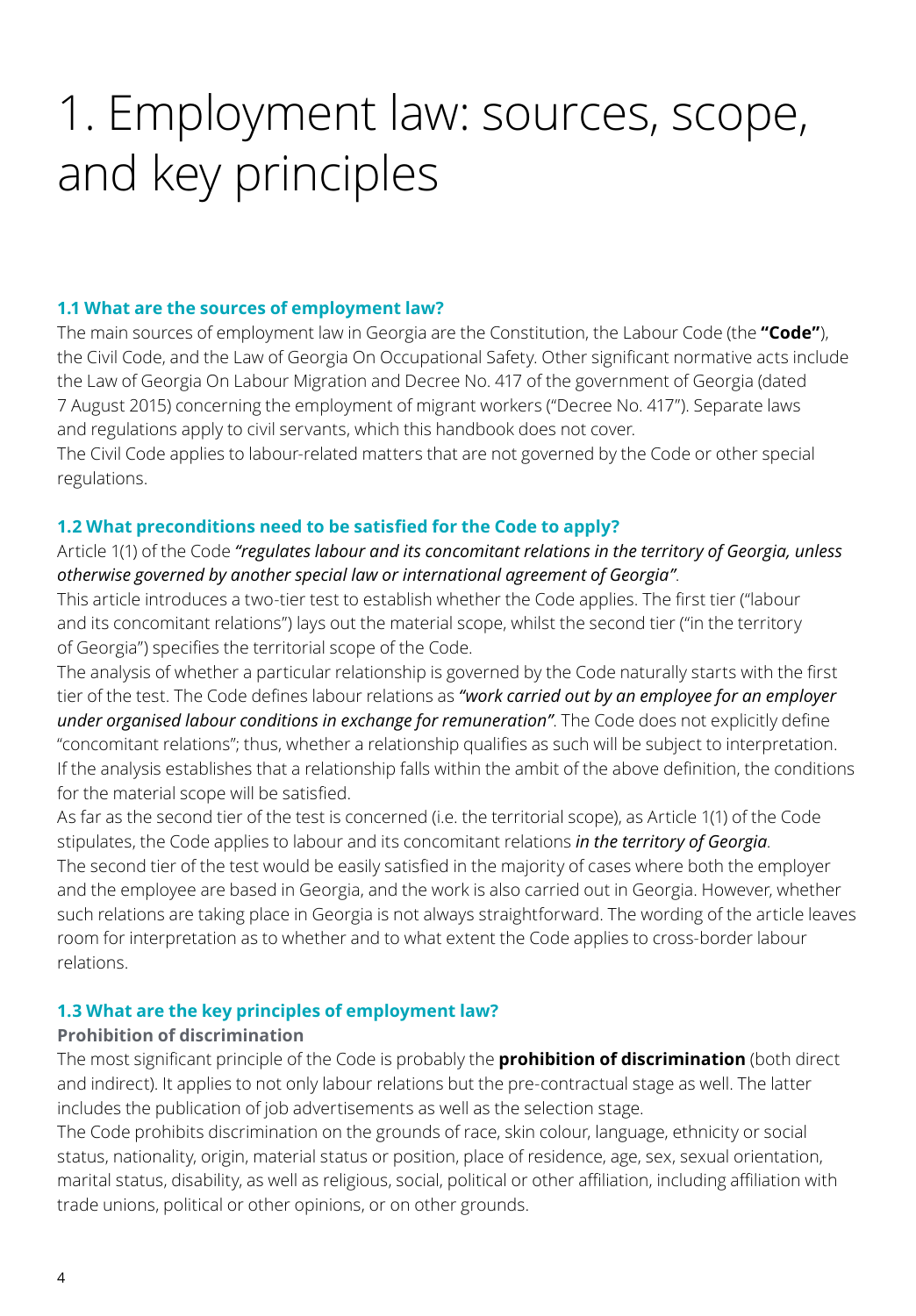Importantly, the need to differentiate between persons that arises from the essence or specific nature of the work or the conditions of its performance, that serves to achieve a legitimate objective, and which is a proportionate and necessary means of achieving that objective, does not qualify as discrimination. This exception is of particular significance at the pre-contractual stage, as discussed in Paragraph 2.1 below.

#### **Prohibition of sexual harassment**

Recent amendments to the Code introduced the concept of **"sexual harassment"** which is defined as unwanted conduct of a sexual nature towards a person with the purpose and/or effect of violating his/her dignity and creating an intimidating, hostile, humiliating, degrading, or offensive environment for him/her.

#### **Equal treatment**

Another important principle of the Code is that of **equal treatment**. At the pre-contractual stage, an employer is obliged to inform a candidate of the provisions of Georgian legislation governing this principle and available legal remedies in that respect. The employer must also take measures aimed at ensuring compliance with the principle of equal treatment of persons at the workplace, including by inserting antidiscrimination provisions in internal labour regulations, collective agreements, and other documents and ensuring that they are observed.

### **The principle of not worsening an employee's position**

Finally, the underlying principle of the Code is that **an employment contract must not put an employee in a worse position compared to the minimum standards established by the provisions of the Code**.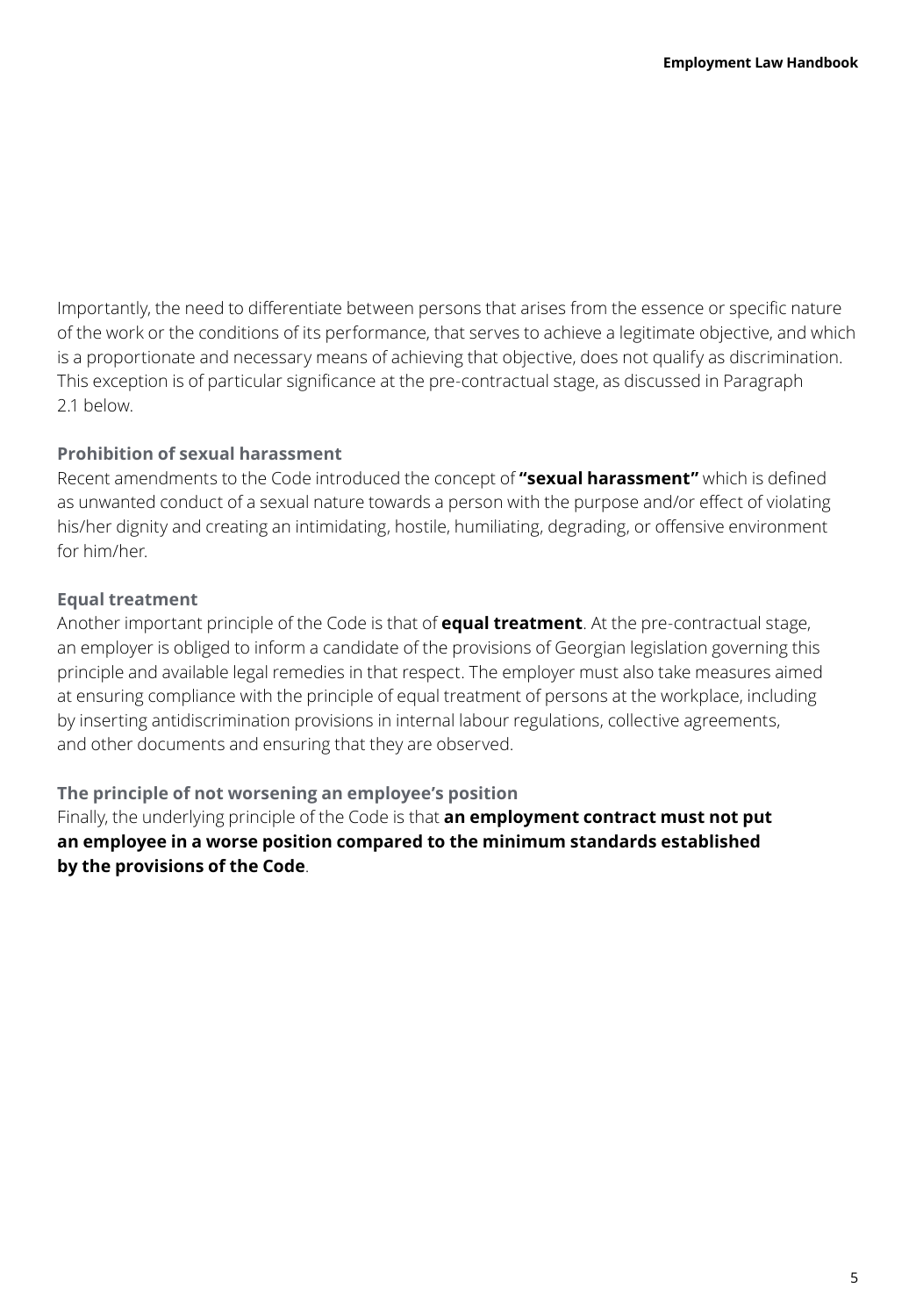## 2. Important considerations for the pre-contractual stage

### **2.1 What information can an employer obtain about an employee during the pre-contractual stage?**

An employer has the right to obtain information about a candidate but certain limitations are in place regarding the extent of such information. Specifically, the information sought must *relate to* the performance of work and be *necessary* to assess the ability of a candidate to perform specific work and to make the relevant decision. Employers also have the right to verify the accuracy of information submitted by candidates. Unsuccessful candidates have the right to request the return of submitted documents.

Importantly, an employer is prohibited from requesting information from a candidate regarding his/her religion, faith, disability, sexual orientation, ethnic affiliation, or pregnancy, except when differentiation is necessary as mentioned in Paragraph 1.3(a) above.

For clarity, the conclusion of an employment contract (or, for unsuccessful candidates, notification of refusal to employ) marks the end of the pre-contractual stage.

### **2.2 Is an employer required to provide a candidate with any information?**

The employer is obligated to provide a candidate with certain information, specifically:

- **•** the work to be performed;
- **•** the form (written or oral) and the period (fixed-term or open-ended) of an employment contract;
- **•** working conditions;
- **•** the legal status of an employee in labour relations;
- **•** the remuneration.

Furthermore, at the pre-contractual stage, an employer must inform a candidate about the provisions of Georgian legislation governing the principle of equal treatment and available legal remedies in that respect.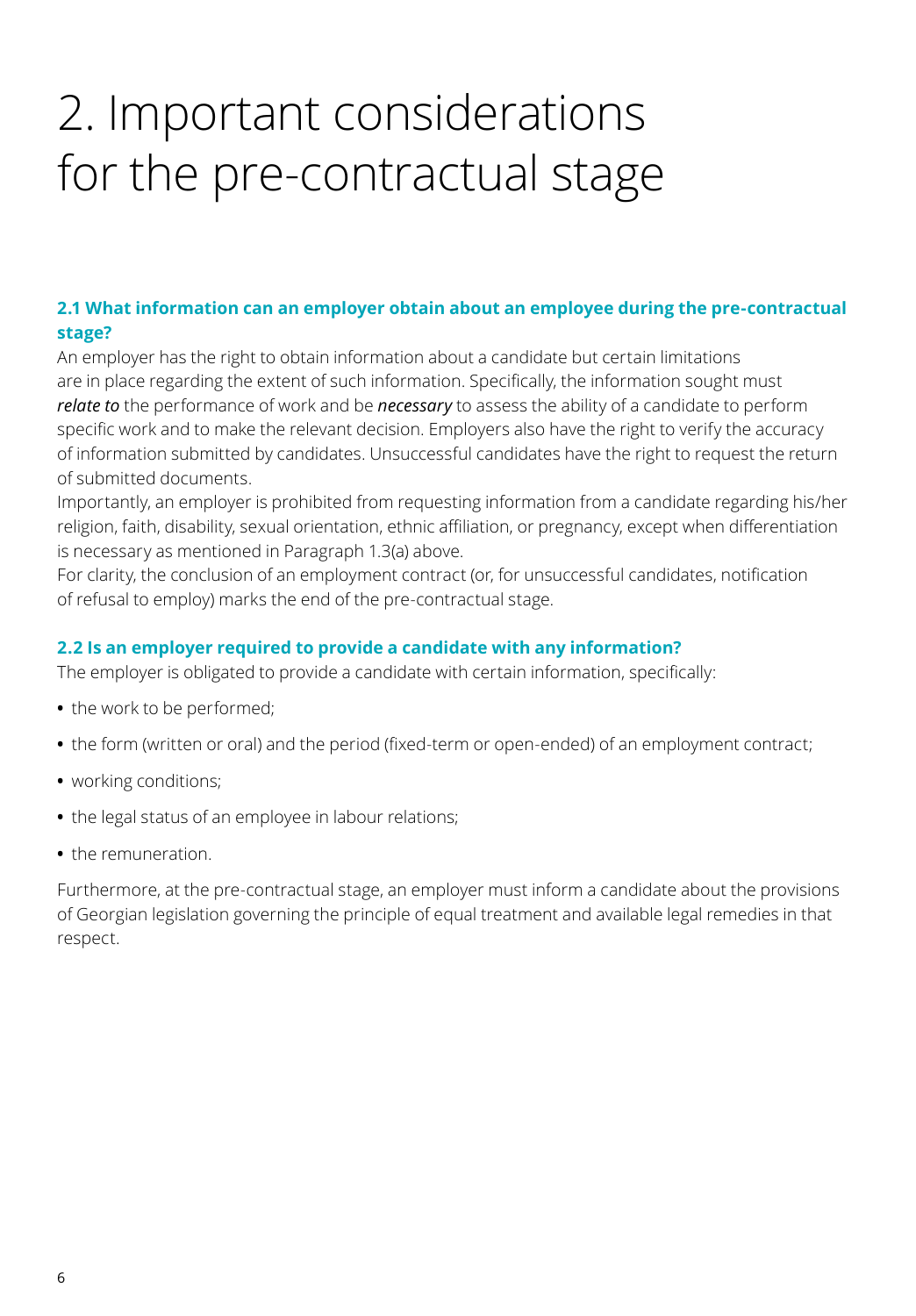## 3. Terms and conditions of employment

#### **3.1 Does an employment contract need to be in writing?**

Generally, employment contracts need to be in writing. As an exception to this general rule, an employment contract can be oral if the relevant labour relations do not exceed three months.

### **3.2 Are there any minimum terms and conditions that must be present in an employment contract?**

The Code sets out the essential terms of an employment contract, namely:

- **•** the start date of work and the term of labour relations;
- **•** the work time and rest time;
- **•** the workplace;
- **•** the position and type of work to be performed;
- **•** the amount of compensation and the payment procedure;
- **•** the procedure for overtime work compensation;
- **•** the duration of paid and unpaid leaves of absence and the procedure for granting them.

#### **3.3 Is it possible to conclude an employment contract for a probationary period?**

The Code provides the possibility of concluding a probationary employment contract with an employee. However, such a contract can only be concluded **once** and its term may **not exceed 6 months**. Furthermore, the contract **must be in writing**.

The probation period should be compensated. An employer may, at any time during the probationary period, terminate the probationary employment contract in place or conclude an employment contract with the employee. Notably, labour relations within the context of probation are not subject to the general rules for the termination of employment contracts, unless otherwise provided in the relevant employment contract.

#### **3.4 What are the limits on working hours?**

As a general rule, work time — which does not include breaks or rest time — may not exceed 40 hours per week. Exceptions are in place for enterprises with specific operating conditions requiring more than eight hours of uninterrupted production/work, in which case work time must not exceed 48 hours per week. A list of such industries is provided by the law.

There are specific requirements in place for employees under the age of 18 and for shift workers. Furthermore, employing minors, pregnant women, women who have recently given birth, or nursing mothers for night shifts (from 22:00 to 6:00) is prohibited.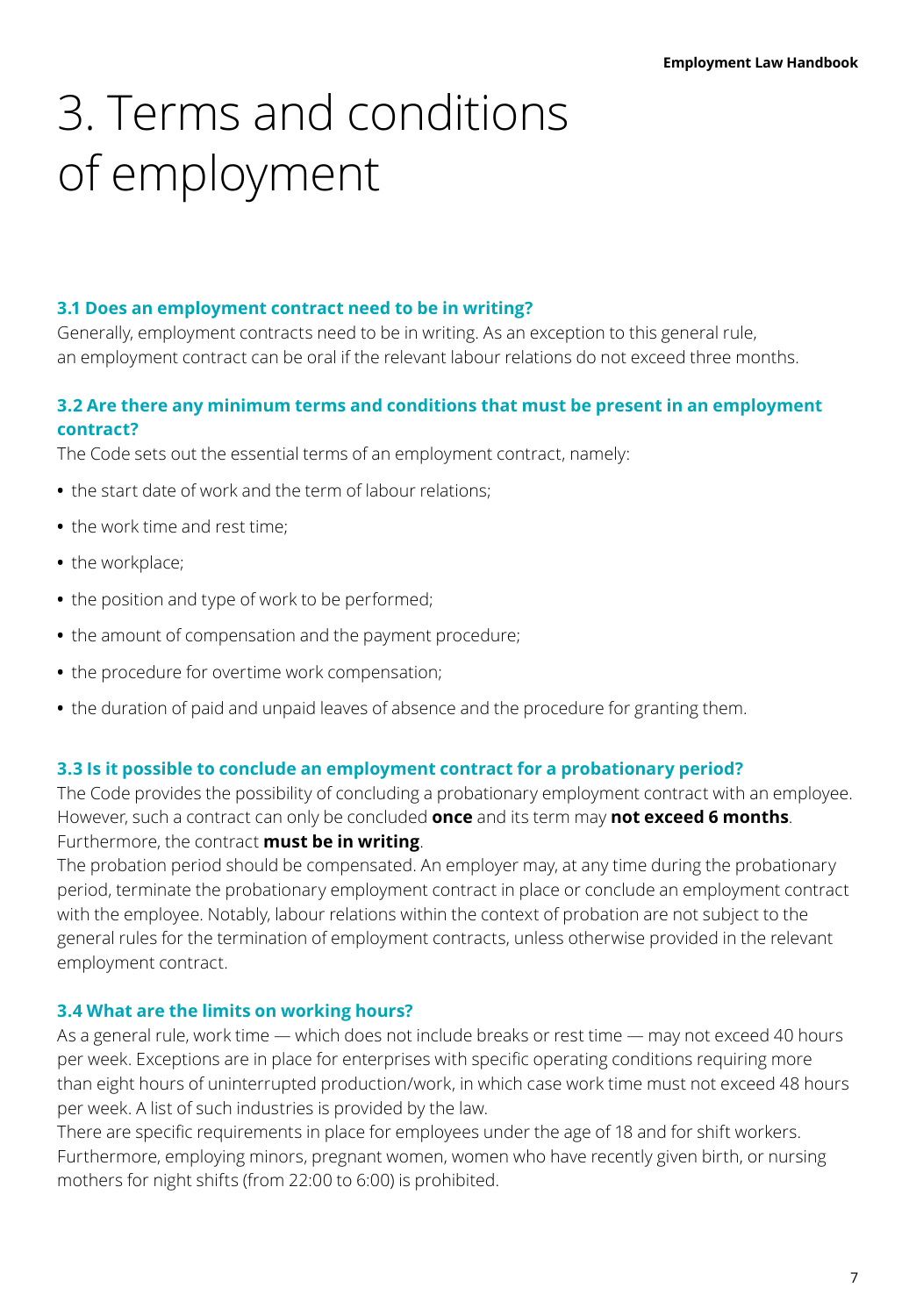#### **3.5 Is overtime compensated?**

Generally, labour exceeding 40 hours per week qualifies as overtime, which must be compensated at an increased hourly rate. Alternatively, the parties may agree that an employer will grant an employee additional time off in lieu of compensation for overtime work.

Importantly, it is mandatory to obtain the consent of pregnant women, women who have recently given birth, persons with disabilities, or minors before requiring them to work overtime.

#### **3.6 Are employers obliged to notify any authority regarding the employment of a migrant worker?**

Decree No. 417 requires "local employers" to notify the Social Services Agency (a body that operates under the Ministry of Internally Displaced Persons from the Occupied Territories, Labour, Health and Social Affairs of Georgia) regarding the employment of a migrant worker within 30 days after the relevant employment contract has entered into force. For the purposes of this decree, the term "local employer" includes, amongst others, companies registered in Georgia and representative offices of foreign companies in Georgia.

## 4. Employee rights and safeguards

#### **4.1 How many days of leave is an employee entitled to?**

An employee has the right to at least 24 working days of a paid leave and 15 days of unpaid leave annually. An employment contract may contain different terms. However, as mentioned above, such terms may not worsen the position of an employee.

#### **4.2 What are the maternity (parental) leave entitlements?**

Upon request, an employee has the right to maternity (for the pregnancy and post-natal period) and childcare leave of absence of 730 calendar days, out of which 183 calendar days are compensated. Under exceptional circumstances (namely in the event of pregnancy complications or multiple births) 200 calendar days must be compensated.

Upon request, employees who have adopted an infant under the age of 12 months have a right to a new-born adoption leave of absence of 550 calendar days counted from the day of the birth of the child, out of which 90 calendar days must be compensated.

Maternity and childcare leaves and new-born adoption leaves of absence are compensated by the state budget of Georgia. The compensation limit is GEL 1,000, but the parties may agree on additional payment.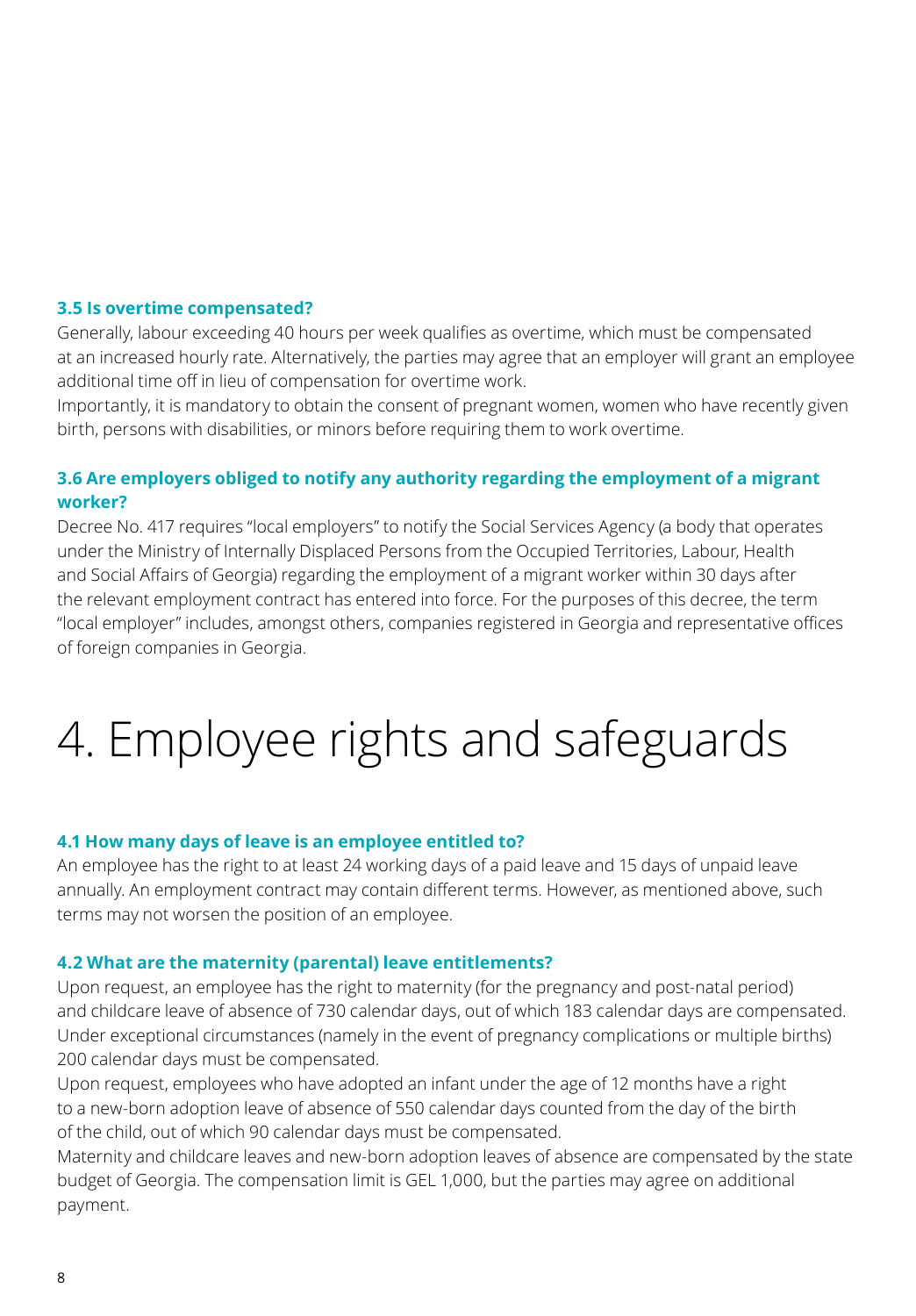# 5. Termination of employment

#### **5.1 Are employers required to give a notice of termination to their employees? What notice periods are applicable?**

The Code provides a restrictive and exhaustive list of grounds on which an employment contract can be terminated:

- **•** economic circumstances, technological, or organisational changes requiring downsizing;
- **•** the expiration of an employment agreement;
- **•** completion of the work stipulated by the employment contract;
- **•** voluntary resignation of an employee in written form;
- **•** a written mutual agreement;
- **•** incompatibility of an employee's qualifications or professional skills with the position held/work to be performed by the employee;
- **•** a gross violation by an employee of his/her obligations under an individual employment contract or a collective agreement and/or of internal labour regulations;
- **•** violation by an employee of his/her obligations under an individual employment contract or a collective agreement and/or of internal labour regulations, if any of the disciplinary actions under the above individual employment contract or collective agreement and/or internal labour regulations were already administered to the employee during the last year;
- **•** long-term disability, unless otherwise provided by an employment contract, if the disability period exceeds 40 consecutive calendar days or the total disability period exceeds 60 calendar days within six months, and the employee has also already used his/her leave of absence under the Code;
- **•** entry into force of a court judgement or decision precluding the employee from carrying out the work;
- **•** a court decision that has entered into force whereby a strike was found illegal pursuant to the Code;
- **•** the death of an employer (in case of natural persons) or an employee;
- **•** the initiation of liquidation proceedings against an employer (in case of legal persons);
- **•** other objective circumstances justifying termination of an employment contract.

The obligation to provide advance notice of termination does not always apply. An employer is obliged to give a written notice at least 30 days in advance and severance pay of at least one-month's salary only when the employment is terminated on the grounds listed below:

**•** economic circumstances, technological, or organisational changes requiring downsizing;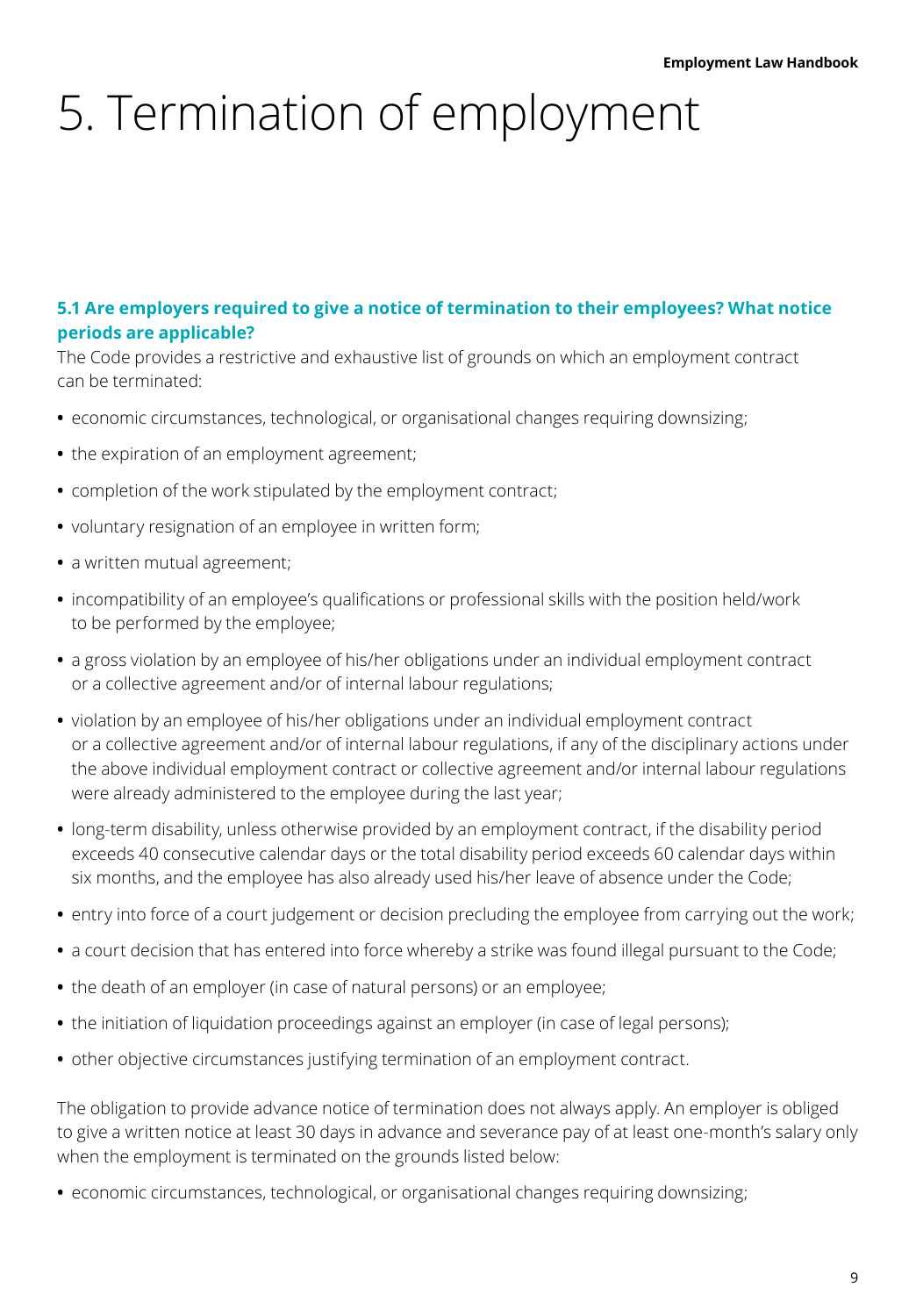- **•** incompatibility of an employee's qualifications or professional skills with the position held/work to be performed by the employee;
- **•** long-term disability, unless otherwise provided for by an employment contract, if a disability period exceeds 40 consecutive calendar days or the total disability period exceeds 60 calendar days within six months, and the employee has also already used his/her leave of absence under the Code;
- **•** other objective circumstances justifying termination of an employment contract.

An employer may terminate an employment contract on the same grounds by giving written notice no less than three days prior, provided that the employee is granted severance pay of at least two months' salary.

If an employee resigns voluntarily, they must give written notice to their employer 30 days in advance.

### **5.2 Does an employee have the right to appeal a dismissal order? What are the applicable procedures?**

An employer must give an employee written substantiation of the grounds for terminating an employment contract within seven calendar days after the employee has submitted the request. The employee may then appeal the dismissal order in court within 30 calendar days after receiving the employer's written substantiation. After the 30-day time limit elapses, the employee's right to appeal is considered statute-barred.

If the employer fails to provide written substantiation within seven calendar days as referred to above, the same time-limit will apply, and the employee will be able to appeal the dismissal in court within 30 calendar days. However, in this case, the onus of proof for the facts of the case will shift to the employer.

### **5.3. Is it possible for employers to instruct their employees to remain on "garden leave"?**

Garden leave refers to the practice whereby an employee — who has resigned or whose labour relations have been otherwise terminated — is required to stay away from work during the notice period whilst remaining on payroll.

The Code does not contain any explicit prohibition that would preclude employers from instructing their employees to go on garden leave during the notice period.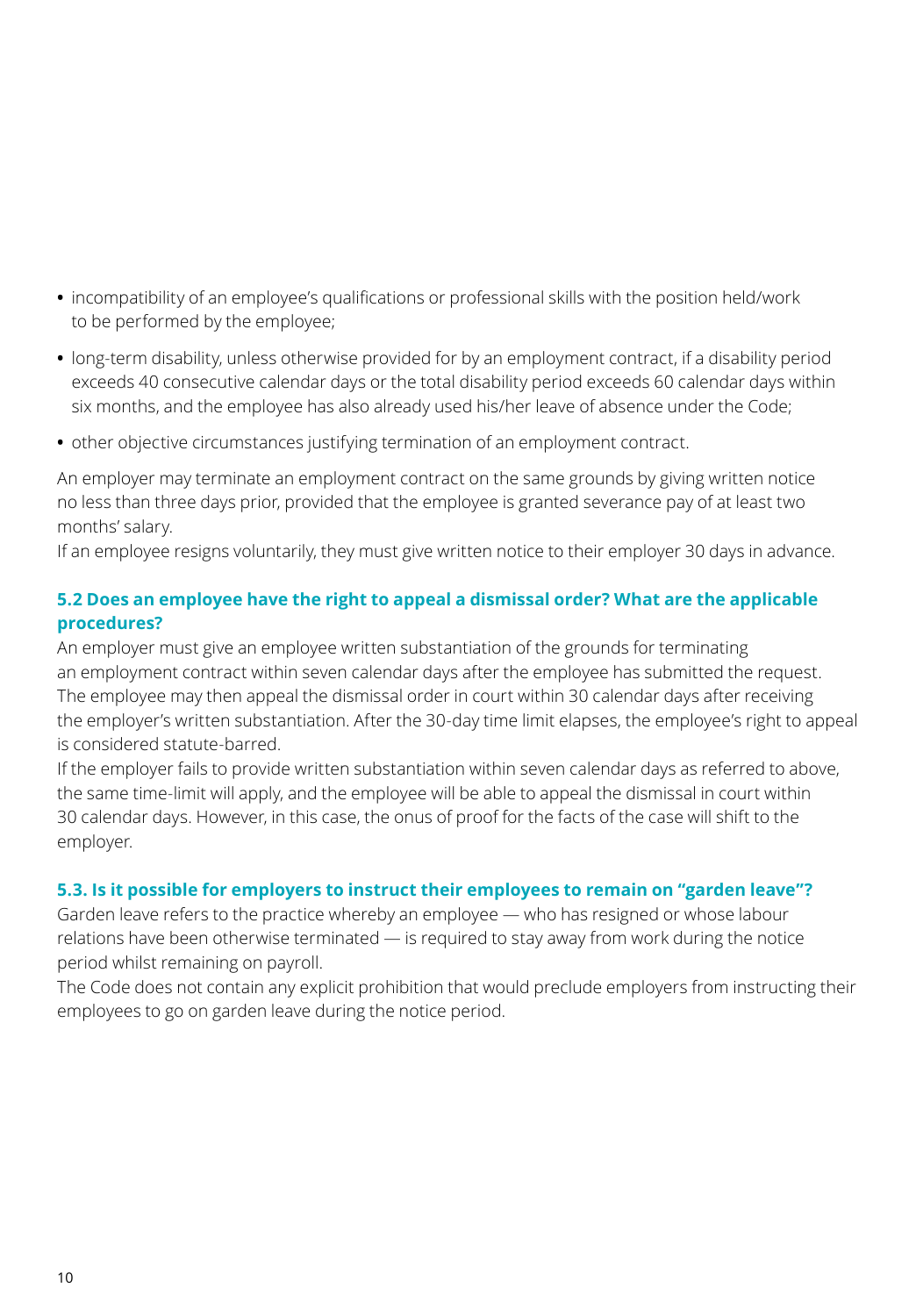# 6. Occupational Safety

The law of Georgia "On Occupational Safety" applies to every field of economic activity. The supervisory body designated by the law is authorised to inspect, search, and check any workplace subject to inspection at any time of the day without prior notice, which is necessary for the effective enforcement and implementation of workplace safety norms.

The law lays out a number of obligations. For instance, by law, an employer must appoint a workplace safety specialist — a duly qualified person who will attend to the implementation and management of workplace safety measures in order to ensure workplace safety compliance. This requirement applies to every sector of the economy.

Furthermore, there are specific requirements in place for persons engaged in severe, harmful, and hazardous activities involving increased risk, e.g., they must register in the Registry of Economic Activities. The list and the details of these activities are regulated by a separate decree of the Government of Georgia. It is prohibited to conduct such activities without prior registration.

## Contacts



#### **Giorgi Khurodze**

**Head of Legal, MLB (Bucerius /WHU) Attorney at Law** [gkhurodze@deloitte.ge](mailto:gkhurodze%40deloitte.ge?subject=)



**Giorgi Tavartkiladze Director of Tax & Legal Department** [gtavartkiladze@deloitte.ge](mailto:gtavartkiladze%40deloitte.ge?subject=)